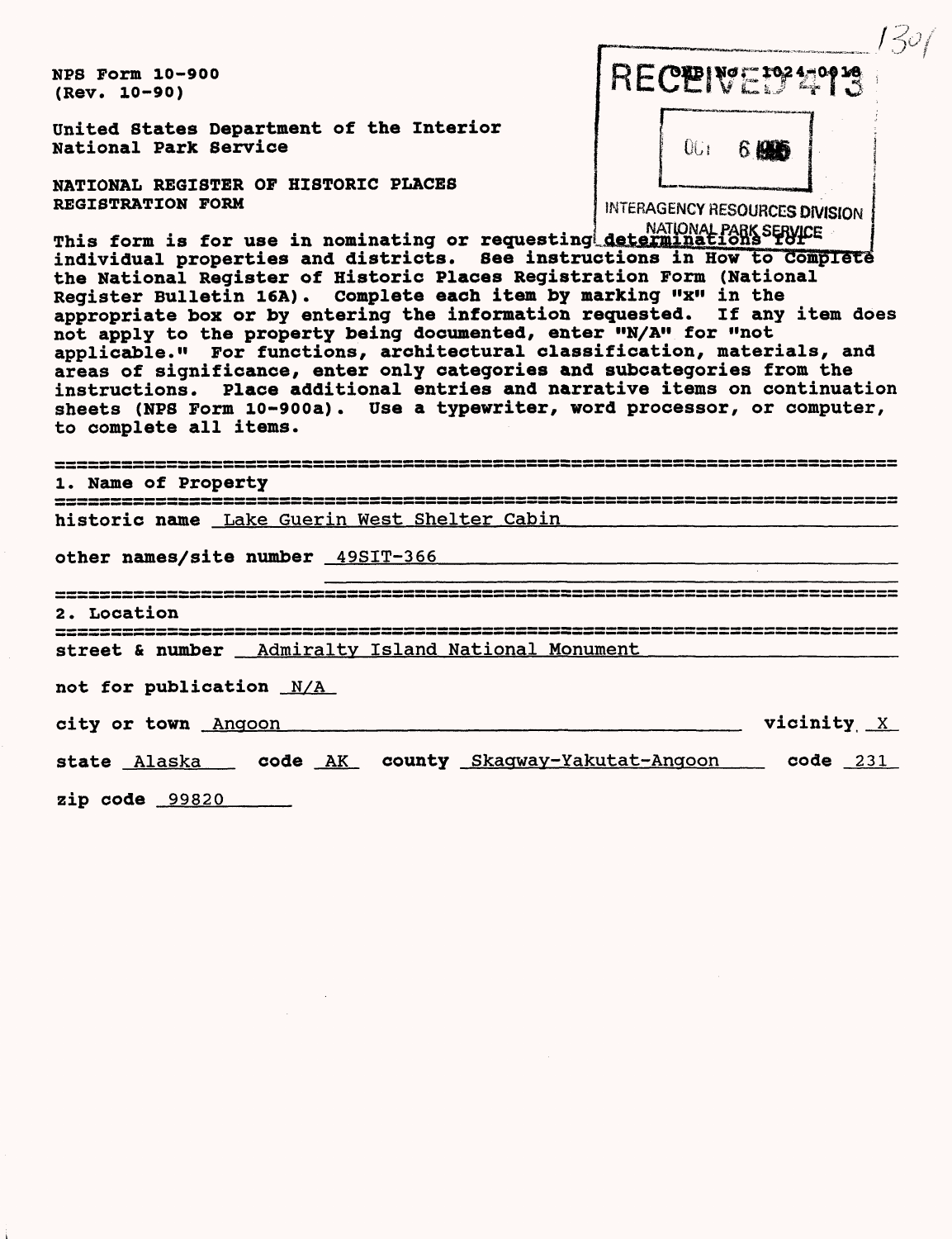| 3. State/Federal Agency Certification                                                                                                                                                                                                                                                                                                                                                                                                                                                                                                                                                      |                                                                                |
|--------------------------------------------------------------------------------------------------------------------------------------------------------------------------------------------------------------------------------------------------------------------------------------------------------------------------------------------------------------------------------------------------------------------------------------------------------------------------------------------------------------------------------------------------------------------------------------------|--------------------------------------------------------------------------------|
| As the designated authority under the National Historic Preservation Act of<br>1986, as amended, I hereby certify that this $\angle$ nomination _____ request<br>for determination of eligibility meets the documentation standards for<br>reqistering properties in the National Register of Historic Places and<br>meets the procedural and professional requirements set forth in 36 CFR Part<br>60.<br>Register Criteria. I recommend that this property be considered<br>significant mationally $\swarrow$ statewide hocally. ( _ See<br>continuation sheet for additional comments.) | In my opinion, the property $\angle$ meets $\angle$ does not meet the National |
| Gan & Deffloors<br>Signature of certifying official                                                                                                                                                                                                                                                                                                                                                                                                                                                                                                                                        | $rac{10-2-55}{\text{Data}}$                                                    |
|                                                                                                                                                                                                                                                                                                                                                                                                                                                                                                                                                                                            |                                                                                |
| <b>Federal Preservation Officer Forest Service</b><br>State or Federal agency and bureau                                                                                                                                                                                                                                                                                                                                                                                                                                                                                                   |                                                                                |
| In my opinion, the property $X$ meets $\_\_\_\$ does not meet the National                                                                                                                                                                                                                                                                                                                                                                                                                                                                                                                 |                                                                                |
| Judelle Suttre or other official<br>Alaska State Historic Preservation Officer<br>State or Federal agency and bureau                                                                                                                                                                                                                                                                                                                                                                                                                                                                       | <u> March3, 1993</u>                                                           |
| 4. National Park Service Certification                                                                                                                                                                                                                                                                                                                                                                                                                                                                                                                                                     |                                                                                |
|                                                                                                                                                                                                                                                                                                                                                                                                                                                                                                                                                                                            |                                                                                |
| I, hereby certify that this property is: $\alpha$ and $\alpha$ and $\alpha$<br>entered in the National Register<br>See continuation sheet.<br>determined eligible for the<br>National Register<br>See continuation sheet.                                                                                                                                                                                                                                                                                                                                                                  | 11.2.95<br>Entered in the<br>Hatithad Regional                                 |

 $\hat{A}$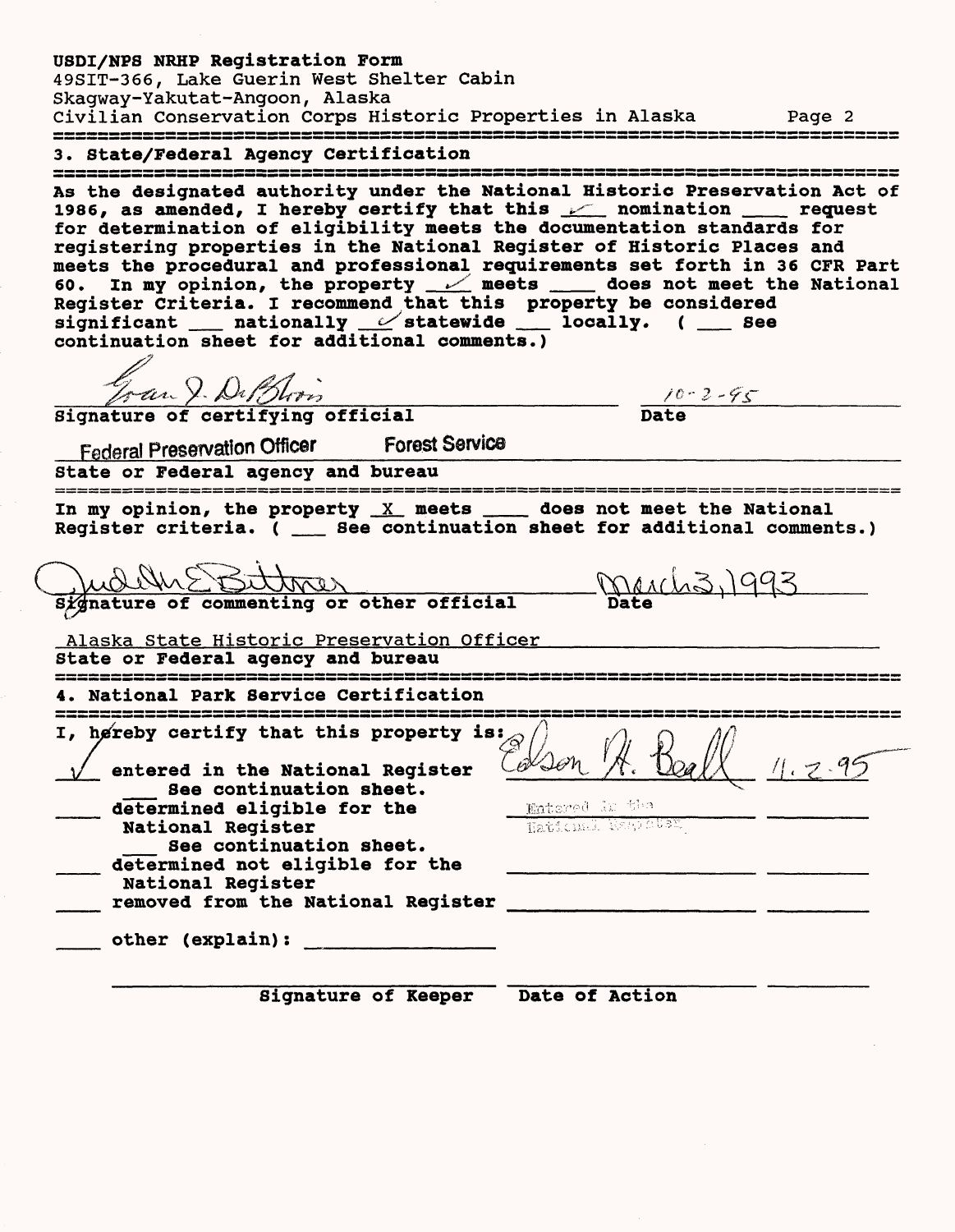**USDI/NPS NRHP Registration Form** 49SIT-366, Lake Guerin West Shelter Cabin Skagway-Yakutat-Angoon, Alaska Civilian Conservation Corps Historic Properties in Alaska Page 3 **5. Classification ownership of Property (Check as many boxes as apply) \_\_ private \_\_ public-local \_\_ public-state X public-Federal Category of Property (Check only one box) X building(s) \_\_ district \_\_ site \_\_ structure \_\_ object Number of Resources within Property**

| Contributing | Noncontributing |  |  |
|--------------|-----------------|--|--|
|              | buildings       |  |  |
|              | sites           |  |  |
|              | structures      |  |  |
|              | objects         |  |  |
|              | Total           |  |  |

**Number of contributing resources previously listed in the National Register 0**

**Name of related multiple property listing (Enter "N/A" if property is not part of a multiple property listing.)**

| Civilian Conservation Corps (CCC) Historic Properties in Alaska;    |  |  |  |
|---------------------------------------------------------------------|--|--|--|
| Admiralty Island Civilian Conservation Corps Canoe Route, 1933-1937 |  |  |  |

**6. Function or Use Historic Functions (Enter categories from instructions)** Cat: Recreation & Culture 8ub: Outdoor Recreation

**Current Functions (Enter categories from instructions) Cats** Recreation & Culture\_\_\_\_\_ **Subs** Outdoor Recreation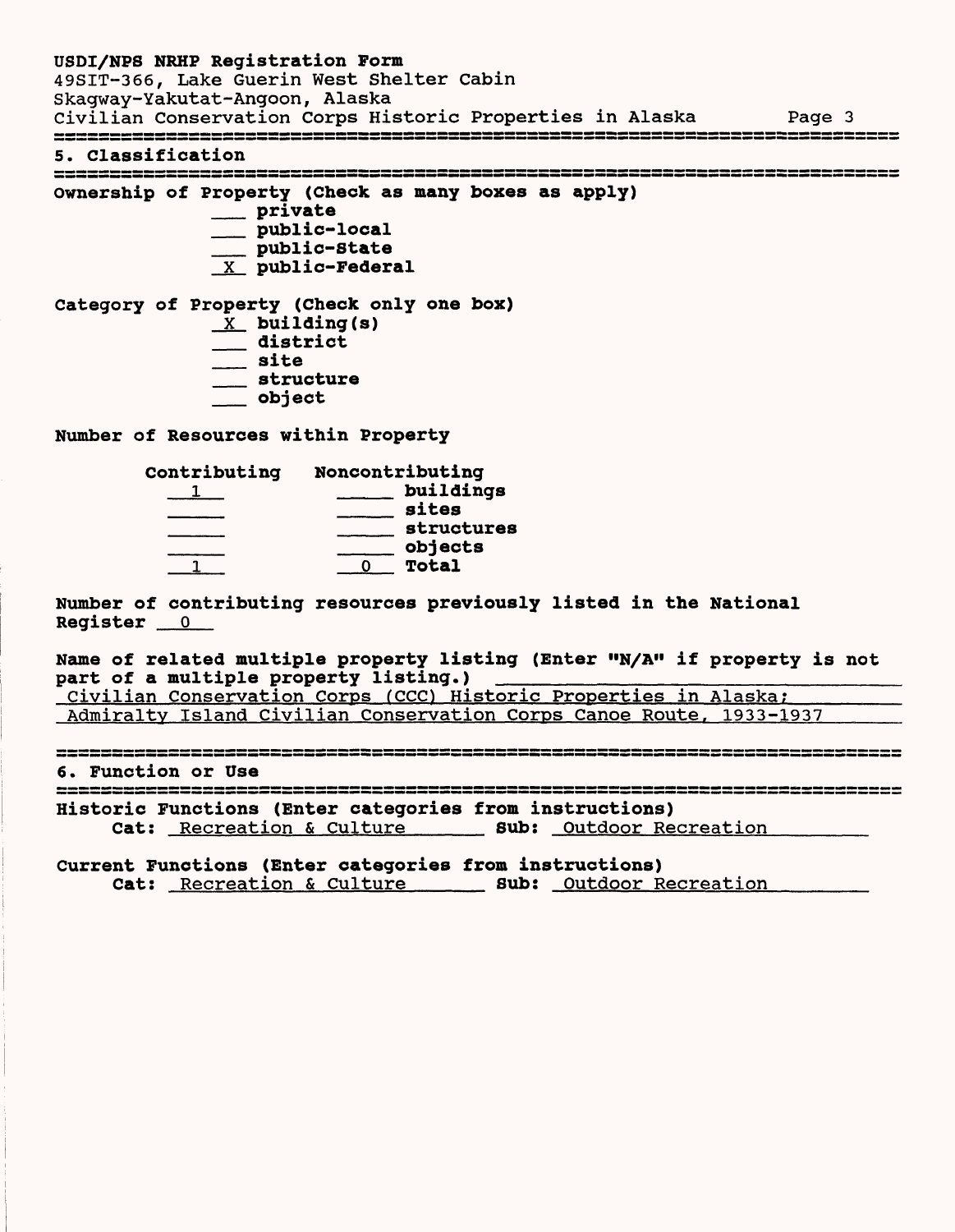| USDI/NPS NRHP Registration Form                           |        |
|-----------------------------------------------------------|--------|
| 49SIT-366, Lake Guerin West Shelter Cabin                 |        |
| Skaqway-Yakutat-Angoon, Alaska                            |        |
| Civilian Conservation Corps Historic Properties in Alaska | Page 4 |
| 7. Description                                            |        |
|                                                           |        |

Architectural Classification (Enter categories from instructions) No style\_\_\_\_\_\_\_\_\_\_\_\_\_\_\_\_\_\_\_\_\_\_\_\_\_\_\_\_\_\_

Materials (Enter categories from instructions)

| foundation       |            | $1$ oq |  |  |  |
|------------------|------------|--------|--|--|--|
|                  | roof shake |        |  |  |  |
| <b>walls</b> log |            |        |  |  |  |
| <b>other</b>     |            | NA     |  |  |  |
|                  |            |        |  |  |  |

## Narrative Description (Describe the historic and current condition of the property on one or more continuation sheets.)

The Civilian Conservation Corps (CCC) built the Lake Guerin West Shelter Cabin as part of the Admiralty Island canoe route. It is a three-sided Adirondack style shelter. It has a peeled log superstructure and shake walls and roof.

The structure is well-maintained, and it looks the same as it did when built. The sill logs on one short side wall and the back wall have been recently replaced; but the sill log on the other side wall appears to be original. The two new sill logs have chainsaw cuts; the other does not. Several of the vertical posts have been replaced, and all the angle braces appear to have been replaced. Wall shakes are twenty inches long and abut vertically. None of the roof or wall shakes is original. The sill logs are set on large rocks to improve drainage.

The natural setting is the same as it was during the 1930s, with the view from the shelter looking on the inlet channel draining Distin Lake.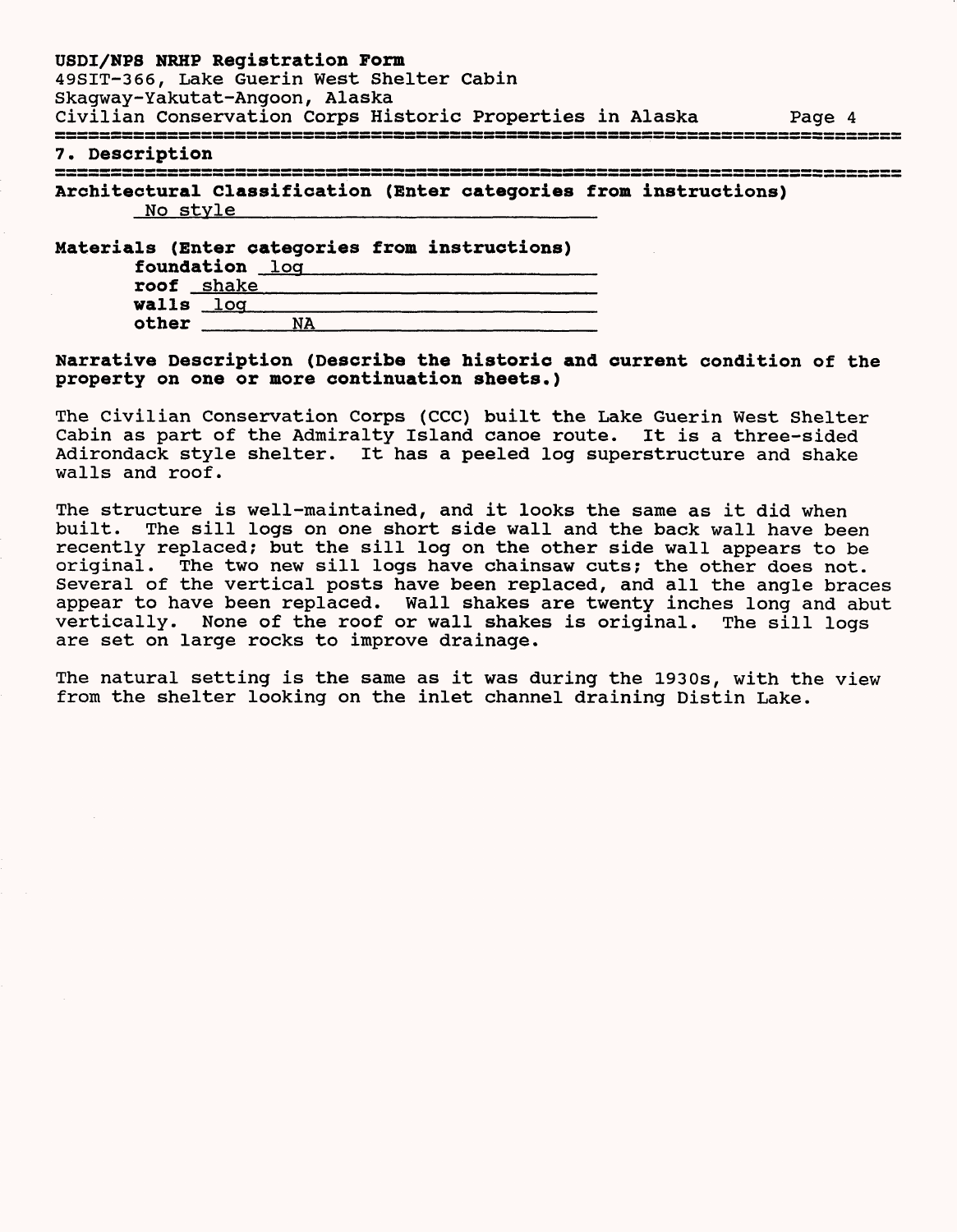|                                                                                 | USDI/NPS NRHP Registration Form<br>49SIT-366, Lake Guerin West Shelter Cabin<br>Skagway-Yakutat-Angoon, Alaska<br>Civilian Conservation Corps Historic Properties in Alaska<br>Page 5                                                                                                                                                                                              |
|---------------------------------------------------------------------------------|------------------------------------------------------------------------------------------------------------------------------------------------------------------------------------------------------------------------------------------------------------------------------------------------------------------------------------------------------------------------------------|
|                                                                                 | ۔<br>اس کی بیٹھ پر کا میرے مالک انتقادات کی میں باتک ہیں جسے بنات میں چین میں کی بیٹھ سے بیٹھ میں بیٹھ میں بنات میں<br>اس کی بیٹھ میں میں بنات میں میں بھی میں میں میں میں بنات بیٹھ میں بنات بھی بیٹھ ایس میں میں اس میں بھی جس می<br>8. Statement of Significance                                                                                                                |
|                                                                                 | اللہ کہ اس کا اللہ کر کر اس کے مطابق میں اس کے لیے اس کے بعد میں اس کے مطابق کے مطابق کا اس کے بعد میں اس کے ح<br>اس کے اس میں بھی بہت کا ایک کی بیک میں بھی اس کے بعد ایک میں بھی کہ بھی لیک ایک سے بھی سے بھی سے میں کہ اس کے<br>Applicable National Register Criteria (Mark "x" in one or more boxes for<br>the criteria qualifying the property for National Register listing) |
| $X$ $A$                                                                         | Property is associated with events that have made a<br>significant contribution to the broad patterns of our<br>history.                                                                                                                                                                                                                                                           |
| $\overline{\phantom{a}}$ B<br>$X$ c                                             | Property is associated with the lives of persons significant<br>in our past.<br>Property embodies the distinctive characteristics of a type,                                                                                                                                                                                                                                       |
|                                                                                 | period, or method of construction or represents the work of<br>a master, or possesses high artistic values, or represents a<br>significant and distinguishable entity whose components lack<br>individual distinction.                                                                                                                                                             |
| $\overline{\phantom{a}}$                                                        | Property has yielded, or is likely to yield information<br>important in prehistory or history.                                                                                                                                                                                                                                                                                     |
|                                                                                 | Criteria Considerations (Mark "X" in all the boxes that apply.) $N/A$                                                                                                                                                                                                                                                                                                              |
| $\overline{\phantom{a}}$ $\overline{\phantom{a}}$ $\overline{\phantom{a}}$      | owned by a religious institution or used for religious<br>purposes.                                                                                                                                                                                                                                                                                                                |
| $\qquad \qquad \bullet$                                                         | removed from its original location.                                                                                                                                                                                                                                                                                                                                                |
| $\overline{\phantom{a}}$ c<br>$\overline{\phantom{0}}$ $\overline{\phantom{0}}$ | a birthplace or a grave.<br>a cemetery.                                                                                                                                                                                                                                                                                                                                            |
| $\frac{1}{\sqrt{2}}$<br>$\overline{\phantom{a}}$ $\overline{\phantom{a}}$       | a reconstructed building, object, or structure.<br>a commemorative property.                                                                                                                                                                                                                                                                                                       |
| $\overline{\phantom{a}}$ G                                                      | less than 50 years of age or achieved significance within<br>the past 50 years.                                                                                                                                                                                                                                                                                                    |
|                                                                                 | Areas of Significance (Enter categories from instructions)<br>Entertainment/Recreation<br>Architecture                                                                                                                                                                                                                                                                             |
|                                                                                 | Period of Significance 1933-1937                                                                                                                                                                                                                                                                                                                                                   |
| Significant Dates 1936                                                          |                                                                                                                                                                                                                                                                                                                                                                                    |
|                                                                                 | Significant Person (Complete if Criterion B is marked above)<br>N/A                                                                                                                                                                                                                                                                                                                |
|                                                                                 | Cultural Affiliation N/A No. 2011                                                                                                                                                                                                                                                                                                                                                  |
|                                                                                 | Architect/Builder Civilian Conservation Corps                                                                                                                                                                                                                                                                                                                                      |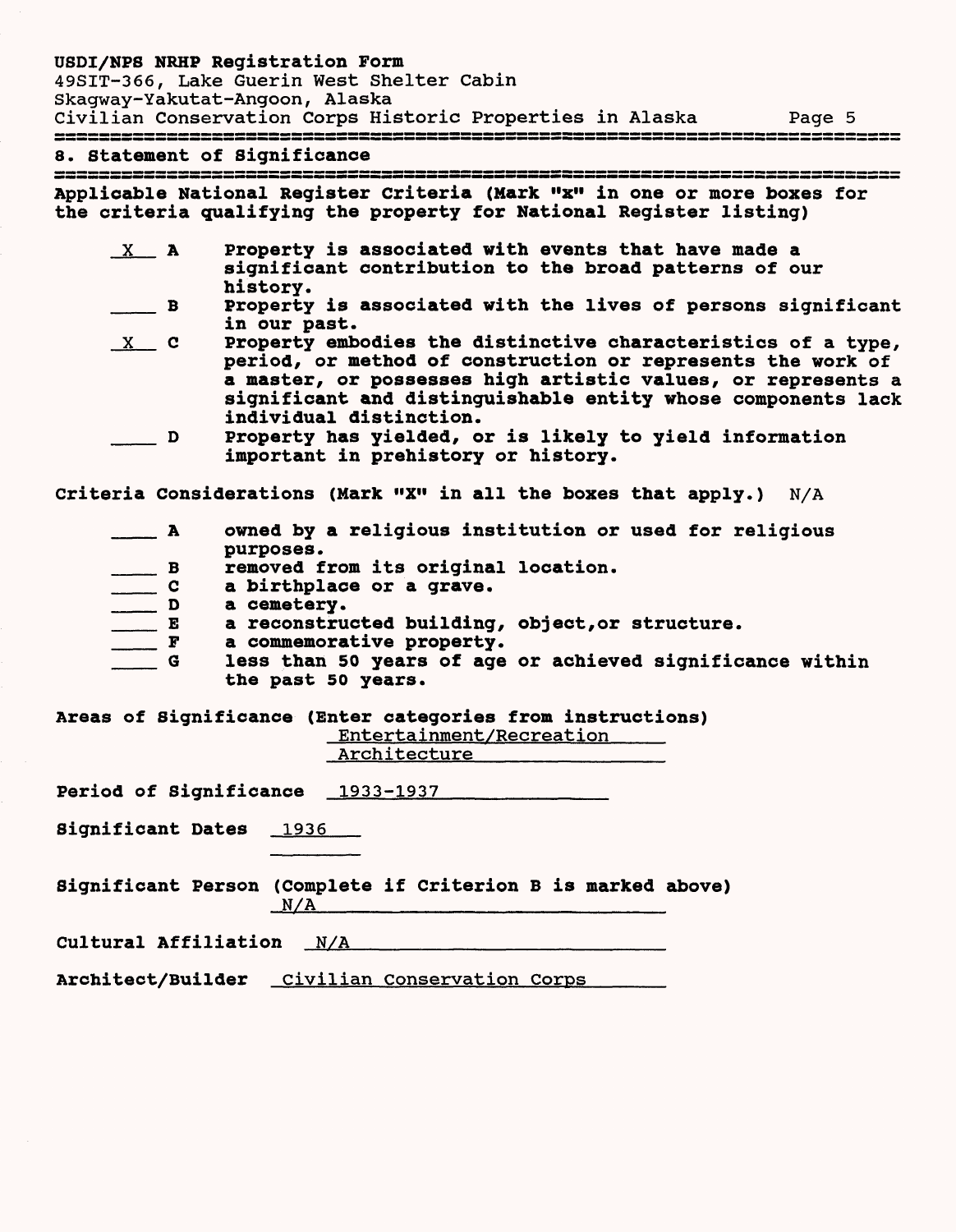USDI/NPS NRHP Registration Form 49SIT-366, Lake Guerin West Shelter Cabin Skagway-Yakutat-Angoon, Alaska Civilian Conservation Corps Historic Properties in Alaska Page 6 Narrative statement of significance (Explain the significance of the property on one or more continuation sheets.) The Lake Guerin West Shelter Cabin is part of the Admiralty Island Canoe Route built by the Civilian Conservation Corps in the 1930s. The cabin is a good example of the three-sided Adirondack style shelter cabin built for public recreation in the 1930s. The natural environment has not changed since the 1930s. The shelter cabin has been maintained with materials similar to the original and retains its architectural integrity. 9. Major Bibliographical References (Cite the books, articles, and other sources used in preparing this form on one or more continuation sheets.) See Multiple Property Documentation Form Previous documentation on file (NPS) N/A \_\_ preliminary determination of individual listing (36 CFR 67) has been requested. \_\_ previously listed in the National Register \_\_ previously determined eligible by the National Register \_\_ designated a National Historic Landmark \_\_ recorded by Historic American Buildings Survey # \_\_\_\_\_\_\_  $\frac{1}{2}$  recorded by Historic American Engineering Record #  $\frac{1}{2}$ Primary Location of Additional Data \_\_ State Historic Preservation Office \_\_ Other State agency X Federal agency \_\_ Local government \_\_ University Other Name of repository: Admiralty Island National Monument, Juneau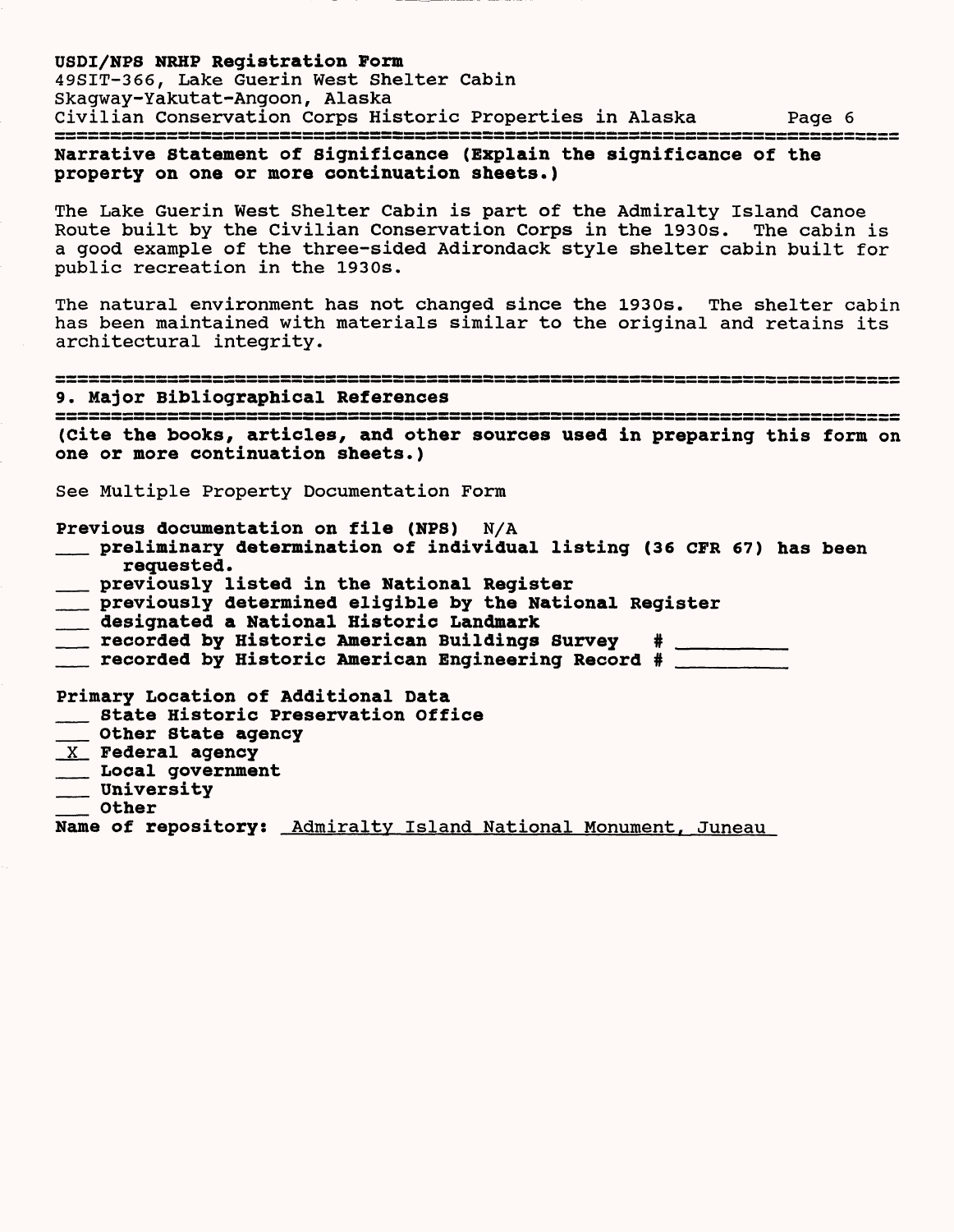USDI/NPS NRHP Registration Form 49SIT-366, Lake Guerin West Shelter Cabin Skagway-Yakutat-Angoon, Alaska Civilian Conservation Corps Historic Properties in Alaska Page 7

## 10. Geographical Data

Acreage of Property less than one acre

UTM References (Place additional UTM references on a continuation sheet)

Zone Easting Northing Zone Easting Northing 1 08 539400 6389650 3 \_ \_\_\_\_\_ \_\_\_\_\_\_  $\frac{1}{2}$   $\frac{08}{-}$   $\frac{539400}{-}$   $\frac{6389650}{-}$   $\frac{3}{4}$   $\frac{1}{-}$   $\frac{08}{-}$   $\frac{539400}{-}$ 

Verbal Boundary Description (Describe the boundaries of the property.)

The Lake Guerin West Shelter Cabin is adjacent to a lake shore staging area and a trailhead, all in a circumscribed area of less than one acre in the NW 1/4 of the SE 1/4 of the SE 1/4 of Section 4, Township 49 South, Range 69 East, Copper River Meridian.

## Boundary Justification (Explain why the boundaries were selected.)

The Lake Guerin West Shelter Cabin has a localized activity area with its function as a temporary stopping place on a recreational canoe route. The boundary encompasses the cabin, lake shore staging area, and trailhead historically associated with the site.

## 

11. Form Prepared By name/title Charles M. Mobley, President

organization Charles M. Mobley & Associates

date September 28, 1992

street & number 200 West 34th St.. #534

telephone (907) 653-1937

city or town Anchorage and State AK zip code 99503

Property Owner (Complete this item at the request of the SHPO or FPO.)

name USDA Forest Service. Admiralty Island National Monument

street & number 8465 Old Dairy Road

telephone (907) 789-8751

city or town Juneau\_\_\_\_\_\_\_\_\_\_\_\_\_\_\_\_\_\_\_\_\_\_ state AK zip code 99802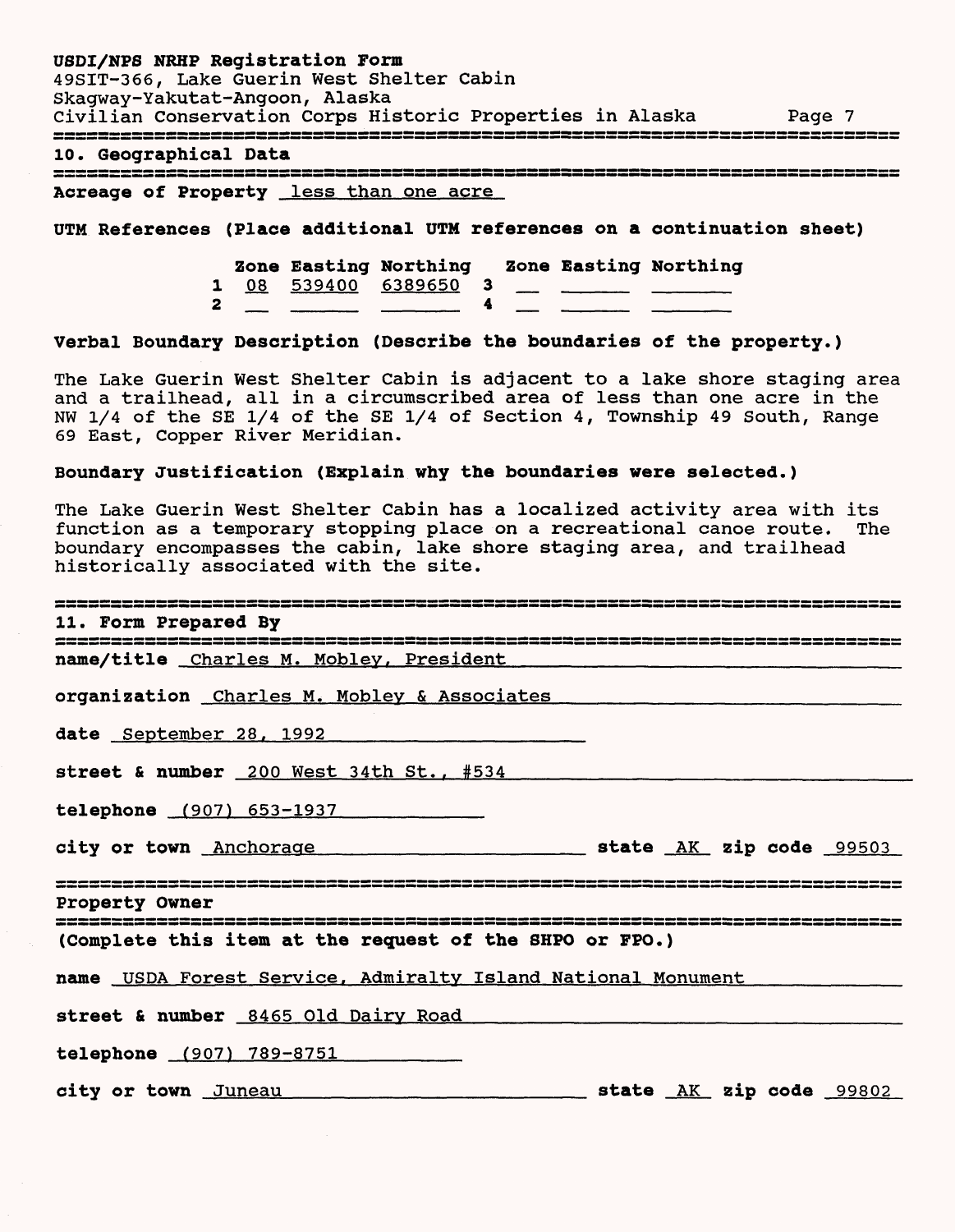**NATIONAL REGISTER OF HISTORIC PLACES CONTINUATION SHEET**

Section Photograph identification

- 49SIT-366, Lake Guerin West Shelter Cabin  $1.$ Civilian Conservation Corps Historic Properties in Alaska Admiralty Island Civilian Conservation Corps Canoe Route, 1933-1937 Skagway-Yakutat-Angoon, Alaska Charles M. Mobley 8/11/92 (frame is labeled with incorrect date) Admiralty Island National Monument, Juneau Looking northwest at shelter cabin and activity area
- 49SIT-366, Lake Guerin West Shelter Cabin  $2.$ Civilian Conservation Corps Historic Properties in Alaska Admiralty Island Civilian Conservation Corps Canoe Route, 1933-1937 Skagway-Yakutat-Angoon, Alaska Charles M. Mobley 8/11/92 (frame is labeled with incorrect date) Admiralty Island National Monument, Juneau Looking north at shelter cabin and activity area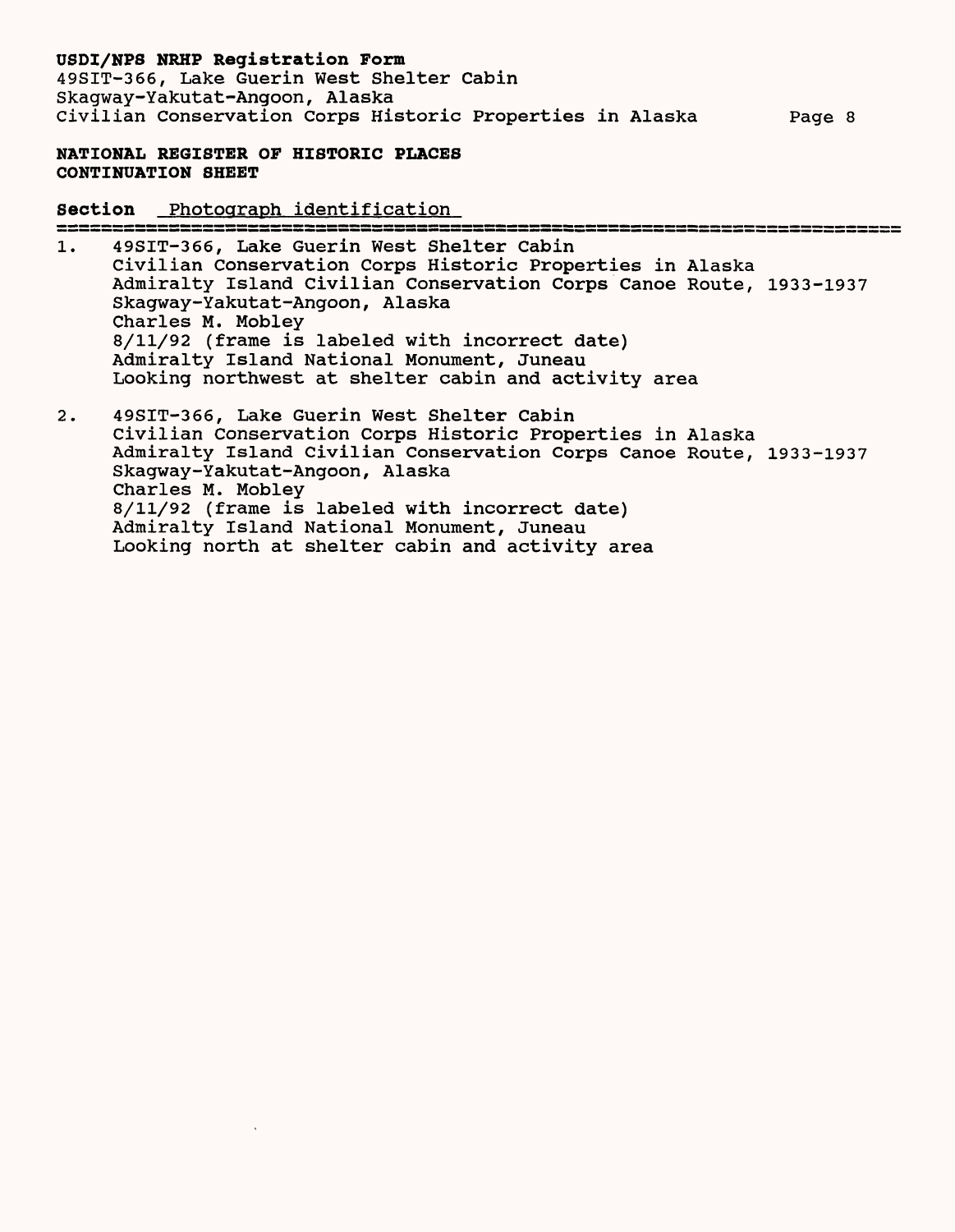